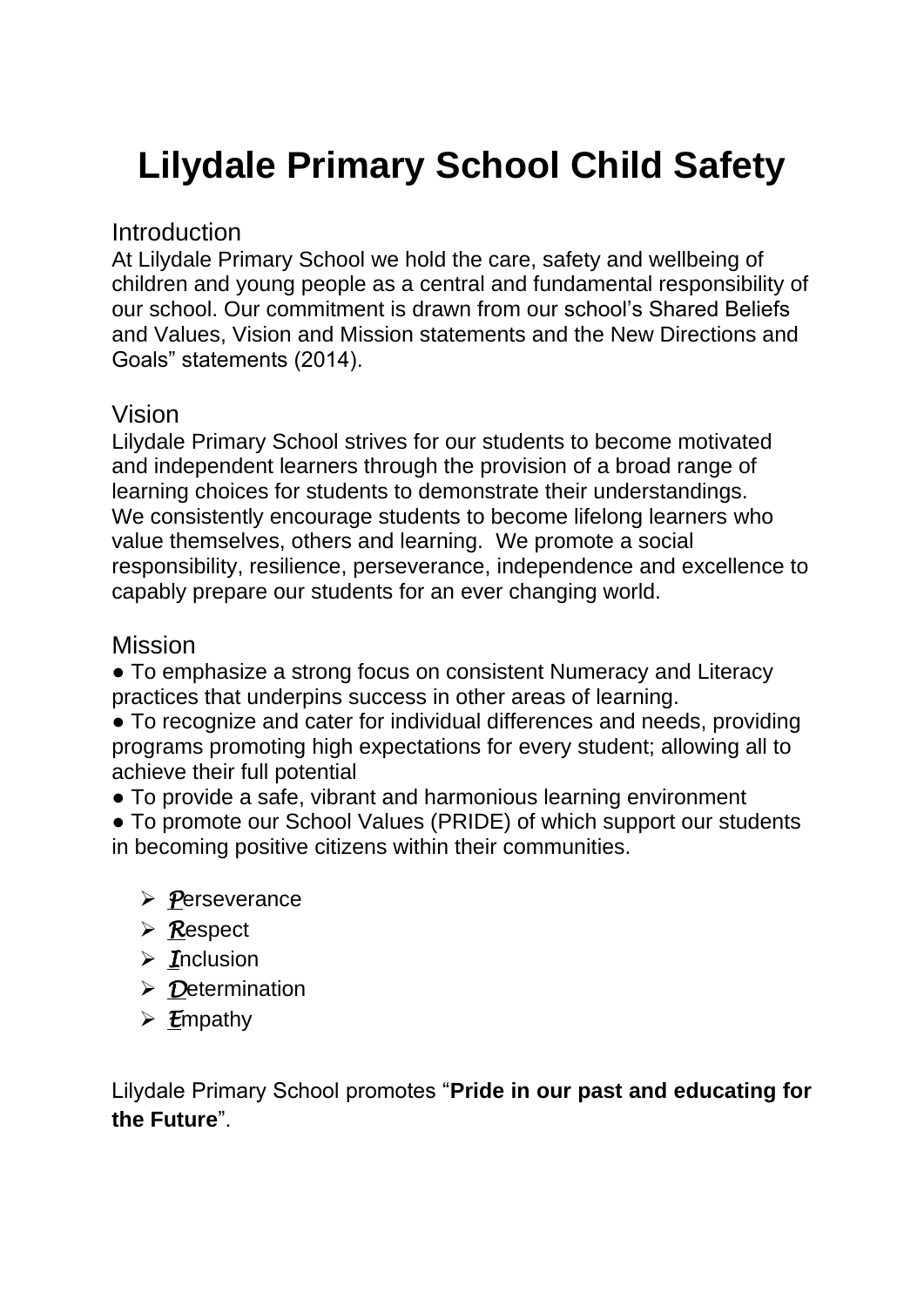# **Purpose of the Commitment Statement for Child Safety**

The purpose of this commitment statement is to demonstrate the strong commitment of LPS to the care, safety and wellbeing of all students at our school. It provides an outline of the policies, procedures and strategies developed to keep students safe from harm, including all forms of abuse in our school environment, online and in other locations provided by the school.

This commitment takes into account relevant legislative requirements within the state of Victoria, including the specific requirements of the Victorian Child Safe Standards as set out in Ministerial Order No. 870. This commitment statement applies to school staff, including school employees, volunteers, and contractors.

#### **Principles**

State Government schools have a moral and legal responsibility to create nurturing school environments where children and young people are respected, their voices are heard and they are safe and feel safe. The following principles underpin our commitment to child safety at Lilydale Primary School:

• All students deserve, as a fundamental right, safety and protection from all forms of abuse and neglect.

• Our school works in partnership with families and the community to ensure that they are engaged in decision-making processes, particularly those that have an impact on child safety and protection.

• All students have the right to a thorough and systematic education in all aspects of personal safety, in partnership with their parents/guardians/caregivers.

• All adults in our school, including teaching and non-teaching staff, volunteers and contractors as well as the broader school community have a responsibility to care for children and young people, to positively promote their wellbeing and to protect them from any kind of harm or abuse.

• The policies, guidelines and codes of conduct for the care, wellbeing and protection of students are based on honest, respectful and trusting relationships between adults and children and young people.

• Policies and practices demonstrate compliance with legislative requirements and cooperation with governments, the police and human services agencies.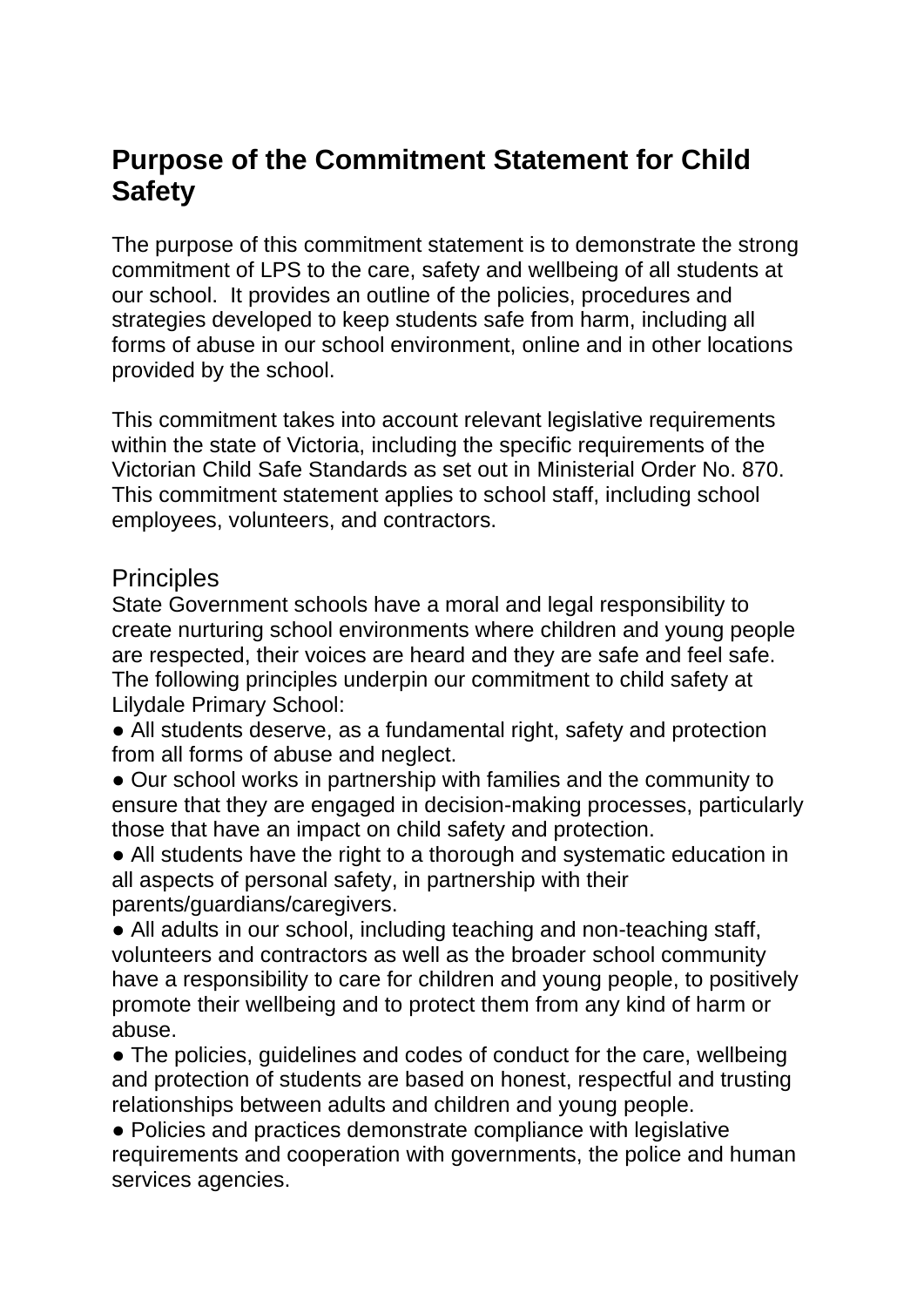• All persons involved in situations where harm is suspected or disclosed must be treated with sensitivity, dignity and respect.

• Staff, volunteers, contractors, parents/guardians and students should feel free to raise concerns about child safety, knowing these will be taken seriously by the school principal and teaching staff.

● Appropriate confidentiality will be maintained, with information being provided to those who have a right or a need to be informed.

# **Definitions used in this Policy**

Child:

A child or a young person enrolled as a student at the school. Child abuse includes:

- (a) any act committed against a child involving:
- (i) a sexual offence
- (ii) an offence under section 49B(2) of the Crimes Act 1958

(grooming)

- (b) the infliction, on a child, of:
- (i) physical violence
- (ii) serious emotional or psychological harm
- (c) serious neglect of a child. (Ministerial Order No. 870)

Child safety encompasses matters related to protecting all children from child abuse, managing the risk of child abuse, providing support to a child at risk of child abuse, and responding to incidents or allegations of child abuse. (Ministerial Order No. 870)

#### Child neglect:

The failure by a parent or caregiver to provide a child (where they are in a position to do so) with the conditions that are culturally accepted as being essential for their physical and emotional development and wellbeing.

Child physical abuse:

Generally, child physical abuse refers to the non-accidental use of physical force against a child that results in harm to the child. Physically abusive behaviours include shoving, hitting, slapping, shaking, throwing, punching, kicking, biting, burning, strangling and poisoning. The fabrication or induction of an illness by a parent or carer (previously known as Munchausen syndrome by proxy) is also considered physically abusive behaviour.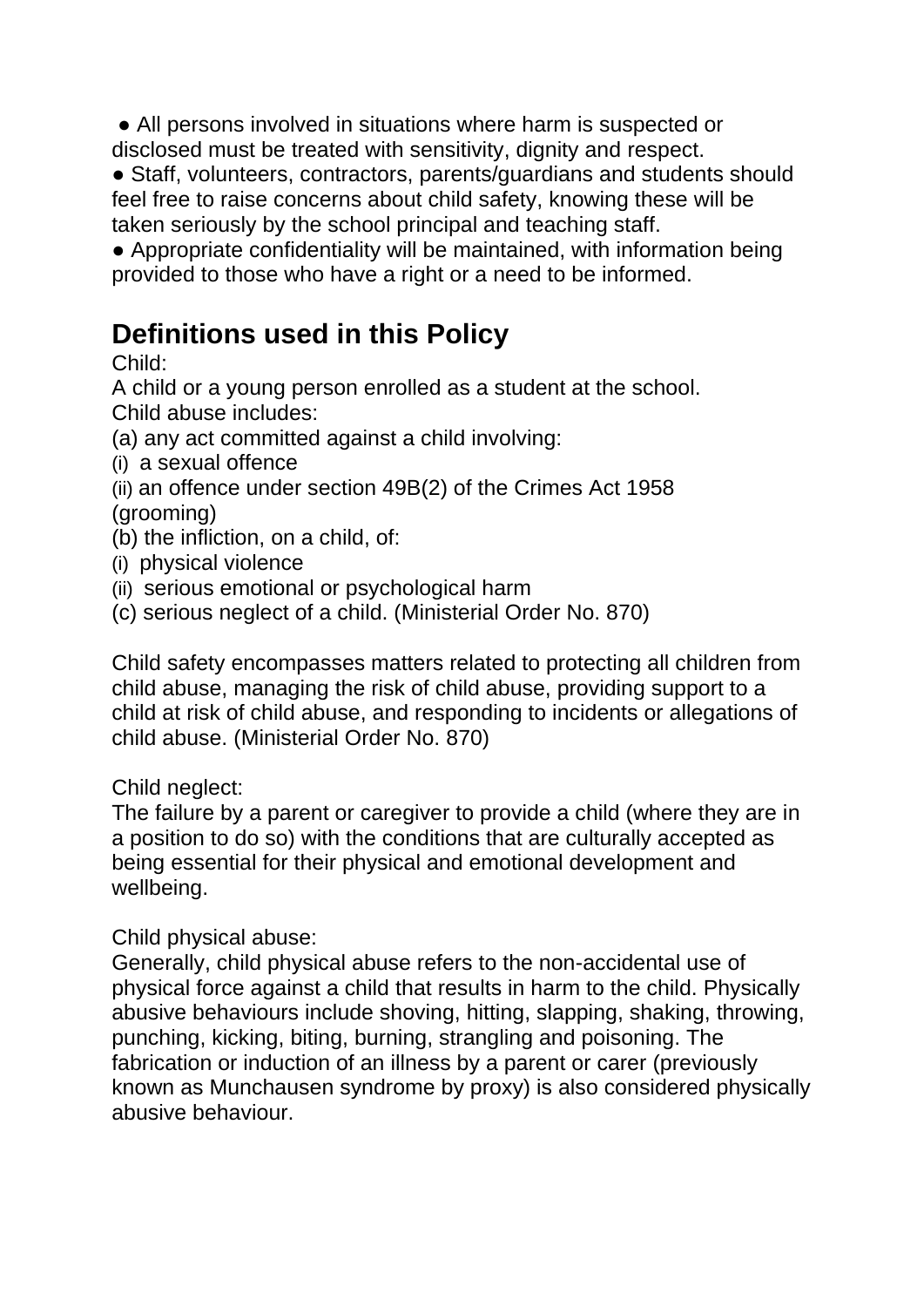Child protection:

Statutory services designed to protect children who are at risk of serious harm.

Child sexual abuse:

Any sexual activity between a child under the age of consent (16) and an adult or older person (i.e. a person five or more years older than the victim) is child sexual abuse.

Child sexual abuse can also be:

• any sexual behaviour between a child and an adult in a position of power or authority over them (e.g. a teacher); the age of consent laws do not apply in such instances due to the strong imbalance of power that exists between young people and authority figures, as well as the breaching of both personal and public trust that occurs when professional boundaries are violated

- any sexual behaviour between a child and an adult family member, regardless of issues of consent, equality or coercion
- sexual activity between peers that is non-consensual or involves the use of power or coercion
- non-consensual sexual activity between minors or any sexual behaviour

between a child and another child or adolescent who, due to their age or stage of development, is in a position of power, trust or responsibility over the victim. Sexual activity between adolescents at a similar developmental level is not considered abuse.

Mandatory Reporting:

The legal requirement to report suspected cases of child abuse and neglect is known as mandatory reporting. Mandated persons include teachers, nurses, police, psychologists, psychiatrists and medical practitioners.

#### Reasonable Belief:

When staff are concerned about the safety and wellbeing of a child or young person, they must assess that concern to determine if a report should be made to the relevant agency. This process of considering all relevant information and observations is known as forming a 'reasonable belief'. A 'reasonable belief' or a 'belief on reasonable grounds' is not the same as having proof but is more than mere rumour or speculation. A 'reasonable belief' is formed if a reasonable person in the same position would have formed the belief on the same grounds.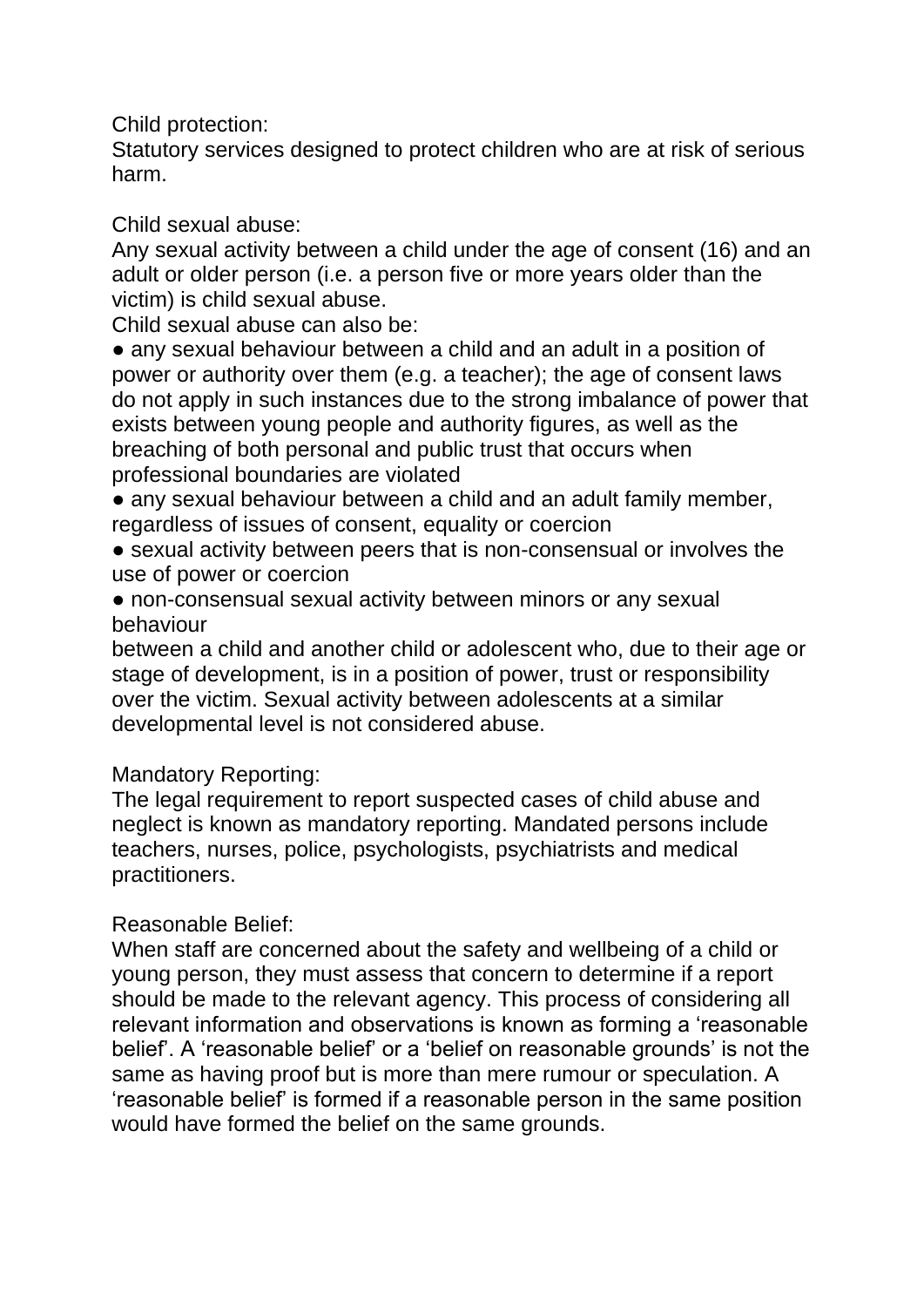School environment:-

means any physical or virtual place made available or authorised by the school governing authority for use by a child during or outside school hours, including:

(a) campus of the school

(b) online school environments (including email and intranet systems)

(c) other locations provided by the school for a child's use (including, without limitation, locations used for school camps, sporting events, excursions, competitions, and other events). Ministerial Order No. 870

School staff:-

means an individual working in a school environment who is:

(a) directly engaged or employed by a school governing authority

(b) a volunteer or a contracted service provider (whether or not a body corporate or any other person is an intermediary)

(Ministerial Order No. 870)

#### **Statement Commitments**

All students enrolled at Lilydale Primary School have the right to feel safe and be safe. The wellbeing of children in our care will always be our first priority and we do not and will not tolerate child abuse. We aim to create a child - safe and child- friendly environment where children are free to enjoy life to the full without any concern for their safety.

There is particular attention paid to the most vulnerable children, including Aboriginal and Torres Strait Islander children, children from culturally and/or linguistically diverse backgrounds, and children with a disability.

Our commitment to our students:

(a) We commit to the safety and wellbeing of all children and young people enrolled in our school.

(b) We commit to providing children and young people with positive and nurturing experiences.

(c) We commit to listening to children and young people and empowering them by taking their views seriously, and addressing any concerns that they raise with us.

(d) We commit to taking action to ensure that children and young people are protected from abuse or harm.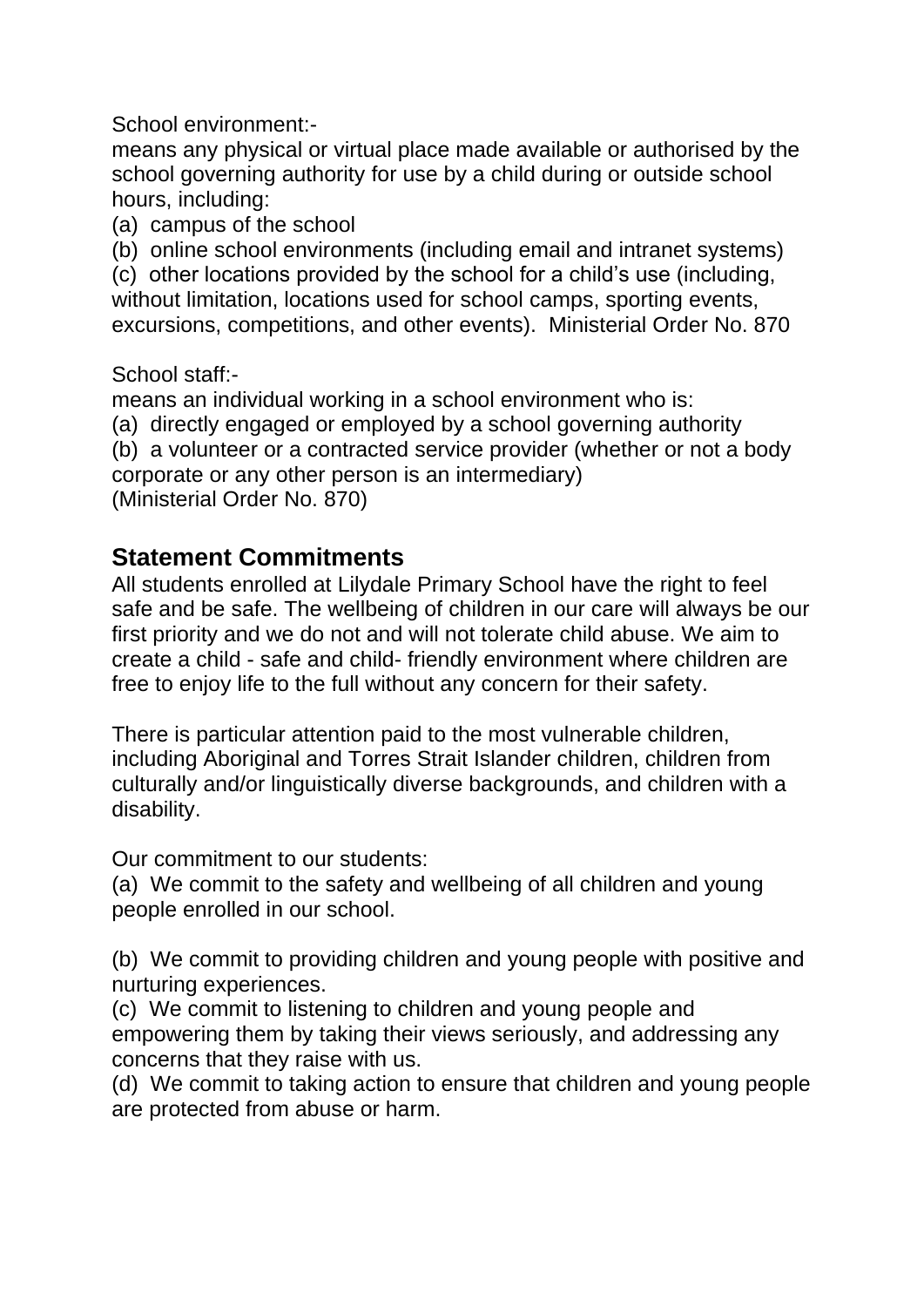(e) We commit to teaching children and young people the necessary skills and knowledge to understand and maintain their personal safety and wellbeing.

(f) We commit to seeking input and feedback from students regarding the creation of a safe school environment.

Our commitment to parents and guardians:

(a) We commit to communicating honestly and openly with parents and carers about the wellbeing and safety of their children.

(b) We commit to engaging with, and listening to, the views of parents and carers about our child- safety practice, policies and procedures.

(c) We commit to transparency in our decision making with parents and carers where it will not compromise the safety of children or young people.

(d) We commit to acknowledging the cultural diversity of students and families, and being sensitive to how this may impact on student safety issues.

(e) We commit to continuously reviewing and improving our systems to protect children from abuse.

Our commitment to our school staff (school employees, volunteers and contractors.)

(a) We commit to providing all Lilydale Primary School staff with the necessary support to enable them to fulfil their roles. This will include regular and appropriate learning opportunities.

(b) We commit to providing regular opportunities to clarify and confirm policy and procedures in relation to child safety and young people's protection and wellbeing. This will include annual training in the principles and intent of the Child Safety Policy and Child Safety Code of Conduct, and staff responsibilities to report concerns.

(c) We commit to listening to all concerns voiced by Lilydale Primary School staff, volunteers, and contractors about keeping children and young people safe from harm.

(d) We commit to providing opportunities for Lilydale Primary School employees, volunteers and contractors to receive formal debriefing and counselling arising from incidents of the abuse of a child or young person.

# Responsibilities and Organisational Arrangements

Everyone employed or volunteering at Lilydale Primary School has a responsibility to understand the important and specific role he/she plays individually and collectively to ensure that the wellbeing and safety of all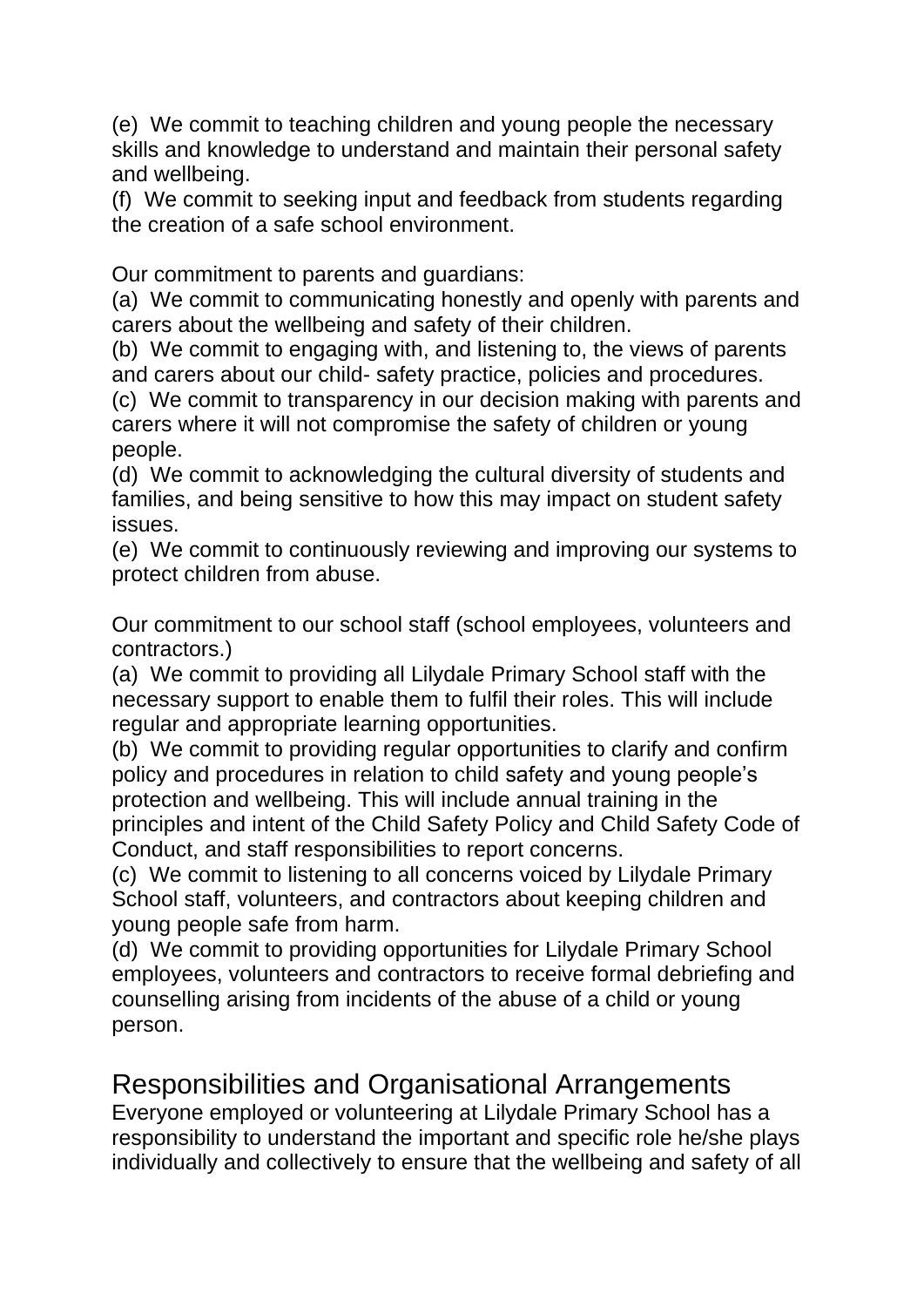students is at the forefront of all they do and every decision they make. The school has allocated roles and responsibilities for child safety as follows:

#### Guide to Responsibilities of School Leadership

The principal, the school governing authority and school leaders at Lilydale Primary School recognise their particular responsibility to ensure the development of preventative and proactive strategies that promote a culture of openness, awareness of and shared responsibility for child safety. Responsibilities include:

• creating an environment for children and young people to be safe and to feel safe

● upholding high principles and standards for all staff, volunteers, and contractors

● promoting models of behaviour between adults and children and young people based on mutual respect and consideration

• ensuring thorough and rigorous practices are applied in the recruitment, screening and ongoing professional learning of staff

• ensuring that school personnel have regular and appropriate learning to develop their knowledge of, openness to and ability to address child safety matters

● providing regular opportunities to clarify and confirm legislative obligations, policy and procedures in relation to child and young people's protection and wellbeing

• ensuring the school meets the specific requirements of the Victorian Child Safe Standards as set out in Ministerial Order No. 870.

## **Guide to Responsibilities of School Staff**

Responsibilities of school staff (school employees, volunteers and contractors) include:

• treating children and young people with dignity and respect, acting with propriety, providing a duty of care, and protecting children and young people in their care

● following the legislative and internal school processes in the course of their work, if they form a reasonable belief that a child or young person has been or is being abused or neglected

● providing a physically and psychologically safe environment where the wellbeing of children and young people is nurtured

• undertaking regular training and education in order to understand their individual responsibilities in relation to child safety and the wellbeing of children and young people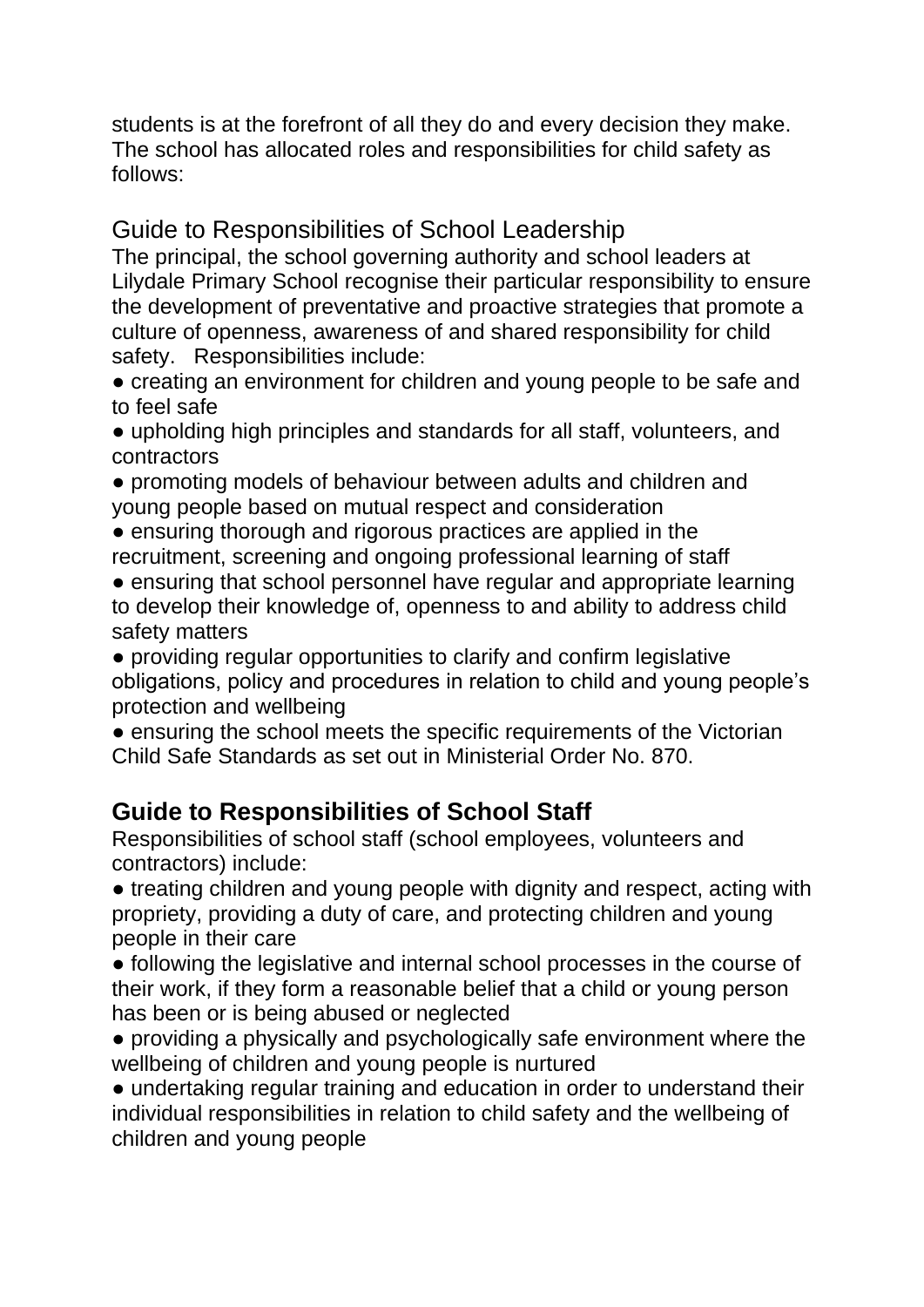• assisting children and young people to develop positive, responsible and caring attitudes and behaviours which recognise the rights of all people to be safe and free from abuse

● following the school's Child Safety Code of Conduct.

#### Organisational Arrangements **Child Safety Code of Conduct**

At Lilydale Primary School community, we expect school employees, volunteers and contractors to proactively ensure the safety of students at all times and to take appropriate action if there are concerns about the safety of any child at the school. All school staff must remain familiar with the relevant laws, the code of conduct, and policies and commitment procedures in relation to child protection and to comply with all requirements. We have developed a Child Safety Code of conduct, which recognises the critical role that school staff play in protecting the students in our care and establishes clear expectations of school employees, volunteers and contractors for appropriate behaviour with children in order to safeguard them against abuse and or neglect. Our Code also protects school staff through clarification of acceptable and unacceptable behaviour.

#### **Student Safety and Participation**

At Lilydale Primary School, we actively encourage all students to openly express their views and feel comfortable about giving voice to the things that are important to them.

We teach students about what they can do if they feel unsafe and enable them to understand, identify, discuss and report on child safety. We listen to and act on any concerns students, or their parents or carers, raise with us.

## **Reporting and Responding**

Our school records any child safety complaints, disclosures or breaches of the Child Safety Code of Conduct, and stores the records in accordance with security and privacy requirements. Our school complies with legal obligations that relate to managing the risk of child abuse under the Children, Youth and Families Act 2005 (Vic.), the Crimes Act 1958 (Vic.) and the recommendations of the Betrayal of Trust report. Child protection reporting obligations fall under separate pieces of legislation with differing reporting requirements. Our school's Child Protection – Reporting Obligations sets out the actions required under the relevant legislation when there is a reasonable belief that a child at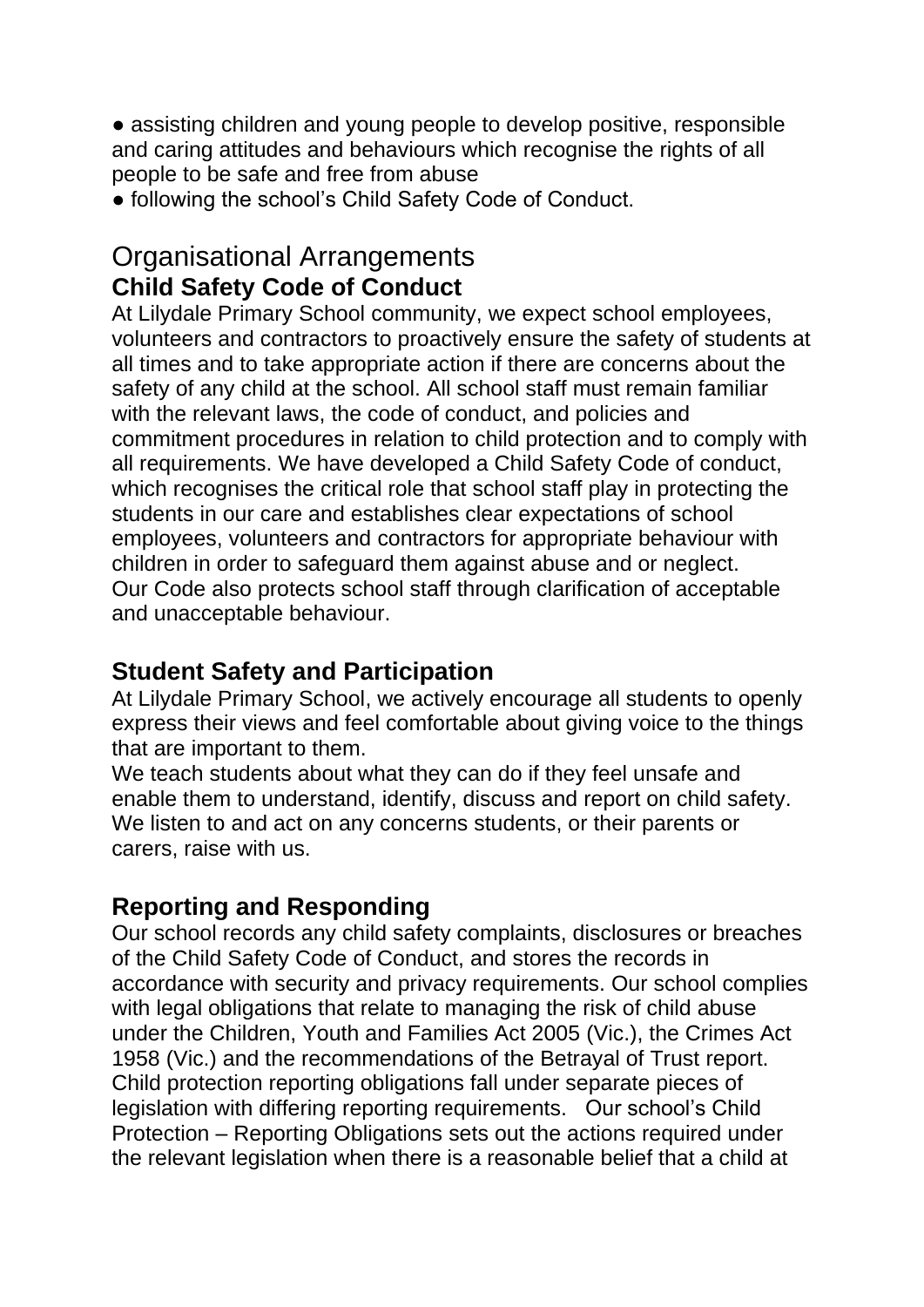our school is in need of protection or a criminal offence has been committed, and provides guidance and procedures on how to make a report.

Our Child Protection – Reporting Obligations assists staff, volunteers and families to:

●identify the indicators of a child or young person who may be in need of protection

●understand how a 'reasonable belief' is formed

• make a report of a child or young person who may be in need of protection

●comply with mandatory reporting obligations under child protection law and their legal obligations relating to criminal child abuse and grooming under criminal law. Our school has also established internal processes to ensure that appropriate action is taken to respond to concerns about the wellbeing and/or safety of a student.

Our complaints and disclosure processes are outlined and detailed in the following policy and procedures:

●Grievance and Complaints Procedures Policy

#### **Screening and Recruitment of School Staff**

Lilydale Primary School will apply thorough and rigorous screening processes in the recruitment of employees and volunteers involved in child- connected work. Our commitment to child safety and our screening requirements are included in all advertisements for such employee, contractor and volunteer positions, and all applicants are provided with copies of the school's Child Safety Code of Conduct and the Child Safety Commitment Statement.

When recruiting and selecting employees, contractors and volunteers involved in child-connected work, we make all reasonable efforts to:

• confirm the applicant's Working with Children Check and National Police Check status and/or professional registration (as relevant)

• obtain proof of personal identity and any professional or other qualifications

- verify the applicant's history of work involving children
- obtain references that address the applicant's suitability for the job and working with children.

We have processes for monitoring and assessing the continuing suitability of school staff to work with children, including regular reviews of the status of Working with Children Checks and staff professional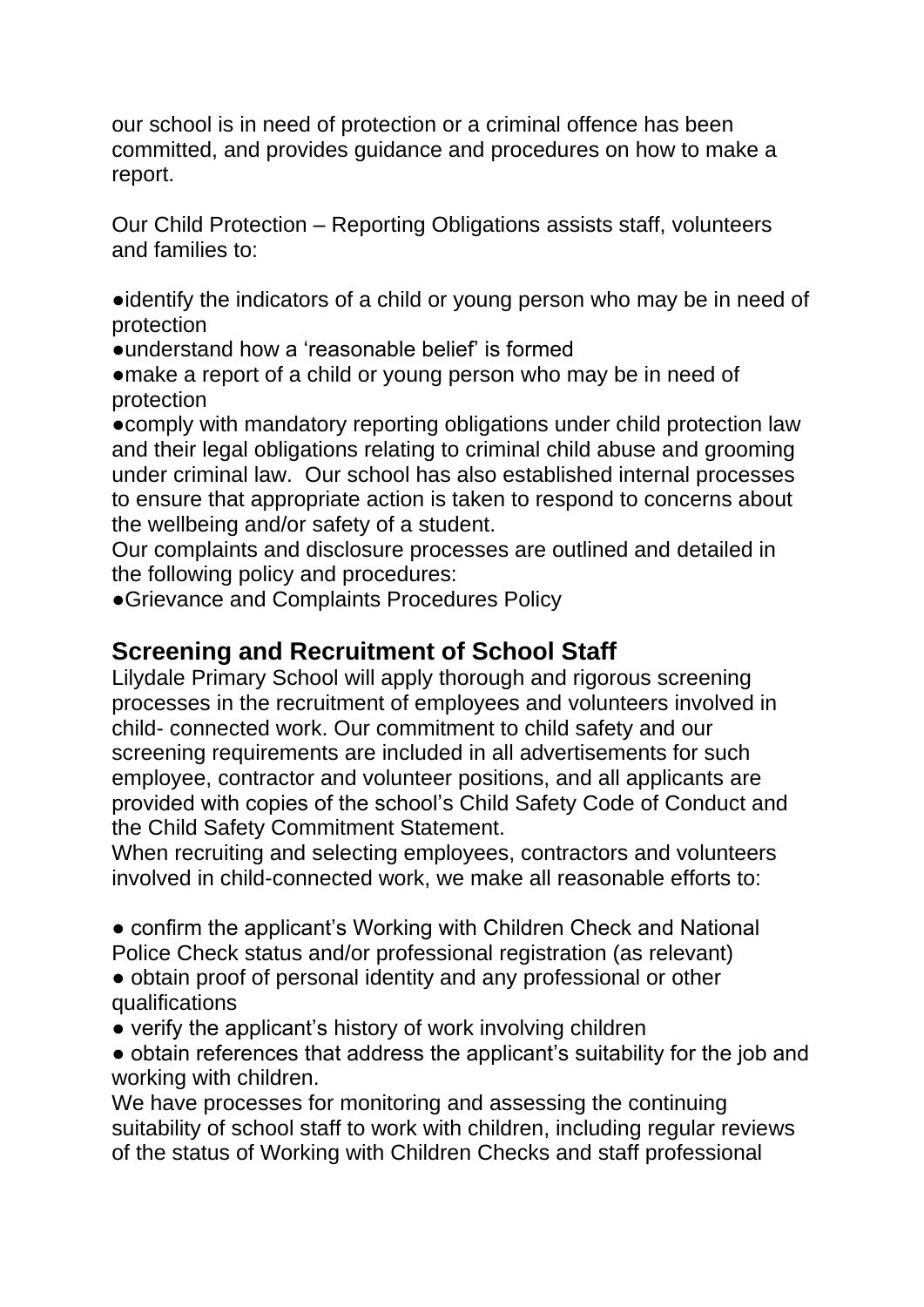registration requirements such as Victorian Institute of Teaching (VIT) registration.

## Child Safety **Education and Training for School Staff**

Lilydale Primary School provides employees and volunteers with regular and appropriate opportunities to develop their knowledge of, openness to and ability to address child safety matters. This includes induction, ongoing training and professional learning to ensure that everyone understands their professional and legal obligations and responsibilities, and the procedures for reporting suspicion of child abuse and neglect.

#### **Risk Management**

At Lilydale Primary School we are committed to proactively and systematically identifying and assessing risks to student safety across our whole school environment, and reducing or eliminating (where possible) all potential sources of harm. We document, implement, monitor and periodically review our risk management strategies for child safety and ensure that the strategies change as needed and as new risks arise.

## **Relevant Legislation**

- ●Children, Youth and Families Act 2005 (Vic.)
- ●Working with Children Act 2005 (Vic.)
- ●Education and Training Reform Act 2006 (Vic.)
- Equal Opportunity Act 2010 (Vic.)
- ●Privacy Act 1988 (Cth)
- ●Crimes Act 1958 (Vic.)

Three new criminal offences have been introduced under this Act:

a) Failure to disclose offence:

Any adult who forms a reasonable belief that a sexual offence has been committed by an adult against a child under 16 has an obligation to report that information to police. Failure to disclose the information to police is a criminal offence.

b) Failure to protect offence:

The offence will apply where there is a substantial risk that a child under the age of 16 under the care, supervision or authority of a relevant organisation will become a victim of a sexual offence committed by an adult associated with that organisation. A person in a position of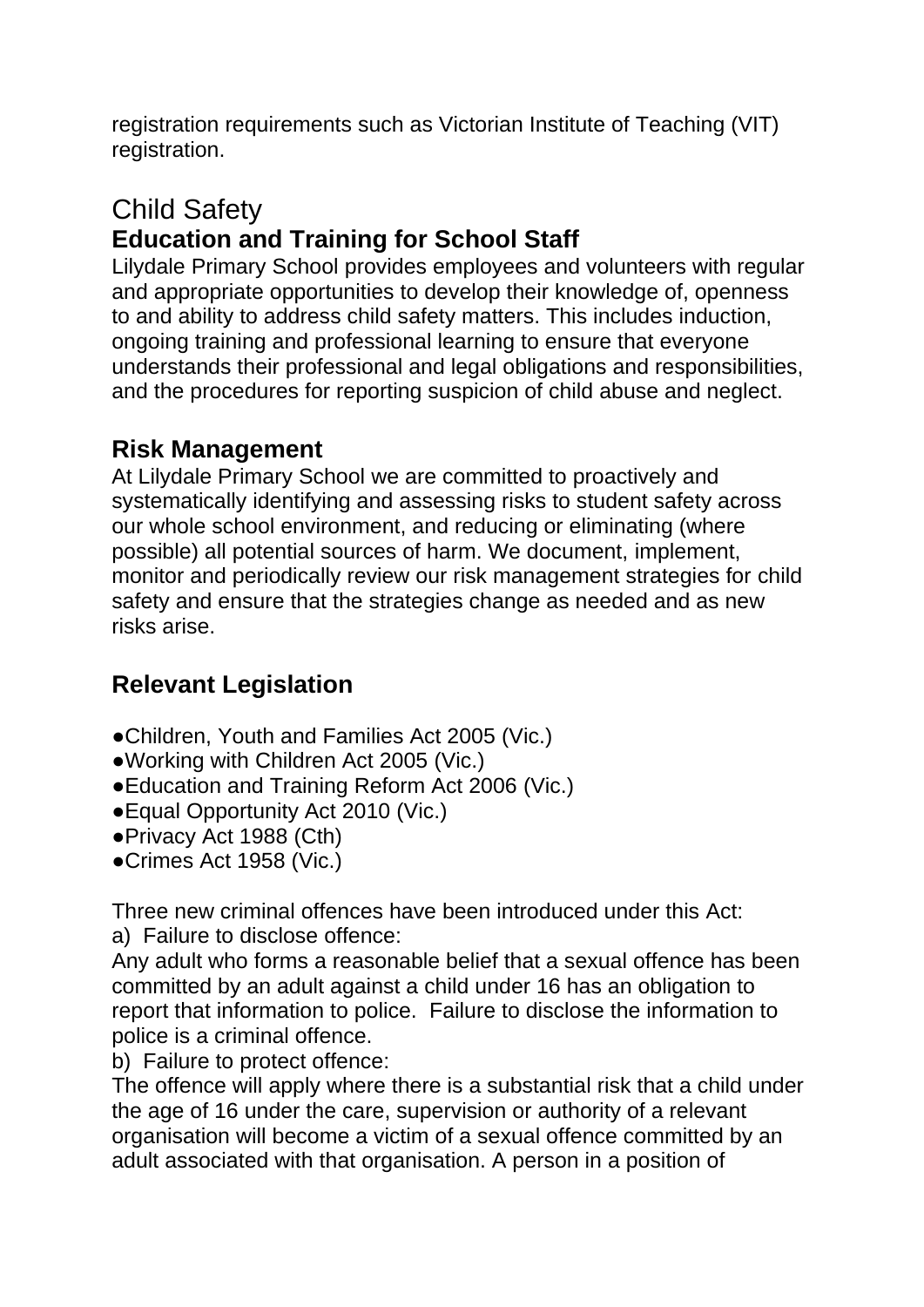authority in the organisation will commit the offence if they know of the risk of abuse and have the power or responsibility to reduce or remove the risk, but negligently fail to do so.

c) Grooming offence:

This offence targets predatory conduct designed to facilitate later sexual activity with a child. Grooming can be conducted in person or online, for example via interaction through social media, web forums and emails.

# **Related Policies**

#### Department of Education Policies

- DET Policy Guidelines Relating to the Employment of Staff
- DET Policy Child Protection and Reporting Obligations
- DET Policy School Guidelines: Police and DHHS Interview Protocols
- Ministerial Order 199
- Mandatory Reporting 14.2

#### School Policies

Lilydale Primary School Policies:

- ●Child Protection Reporting Obligations
- ●ICT Policy
- ●Responsible Use of Social Media Policy
- ●Grievance and Complaints Procedures

#### Breach of Policy

Where an employee is suspected of breaching any obligation, duty or responsibility within this Policy, Lilydale Primary School may start the process under Complaints, Misconduct and Unsatisfactory Performance guidelines for managing employment concerns. This may result in disciplinary consequences.

Where the principal is suspected of breaching any obligation, duty or responsibility within this policy, the concerned party is advised to contact the Regional Director. Relevant notification should also be made to the Department of Education and Training.

Where any other member of the school community is suspected of breaching any obligation, duty or responsibility within this policy, the school is to take appropriate action, including in accordance with our: Child Protection – Reporting Obligations, Complaints Resolution Policy and/or contact Department of Education (Conduct and Ethics Branch and Legal Branch) and Department of Health and Human Services (DHHS).